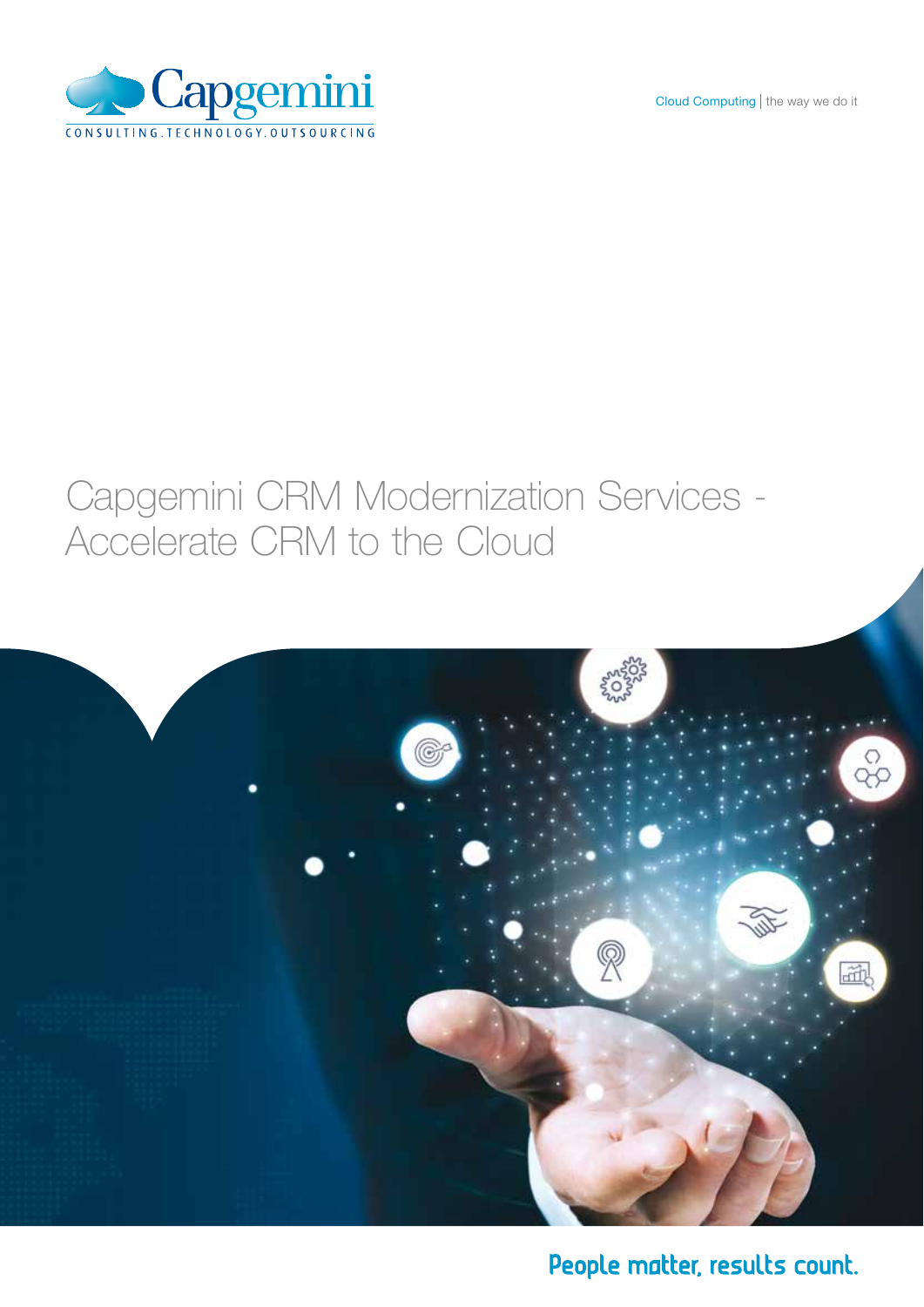Enterprises are rapidly moving their client-facing applications to the cloud. The verdict is in…the cloud offers enterprises decreased costs, improved user adoption, productivity and functionality. All of these allow for increased focus on growing the business and innovation. So why are so many Siebel users reluctant to make the change in spite of all the evidence? For many, they need to see a strategic, repeatable and proven methodology to lower risk and improve the confidence to achieve the benefits of moving to the cloud.

Capgemini offers this proven methodology to migrate to Salesforce® from a hallmark of expertise of both Siebel and Salesforce applications from the experience of hundreds of implementations by 1000's of practioners over several years. As a Siebel Gold Star and Salesforce Global Strategic Partner, Capgemini offers enterprises the low risk, and rapid time to value necessary to bring the reality of moving CRM the cloud.

## Capgemini's Migration Approach Highlights

- Structured approach to enable accelerated process, metadata & data migration from Siebel to Salesforce
- Leverages Capgemini's expertise on Salesforce as well as Siebel solutions
- Accelerated migration supported by Capgemini's proprietary tools & enablers
- Strengthened by the key partnership with Salesforce

### Capgemini RapidMigrate®

RapidMigrate® is proven process designed from numerous migrations and built on Force.com® & Heroku® platforms that helps in accelerating migration of Metadata & Data from Siebel® to Salesforce®.

Figure 1: Capgemini RapidMigrate® Framework



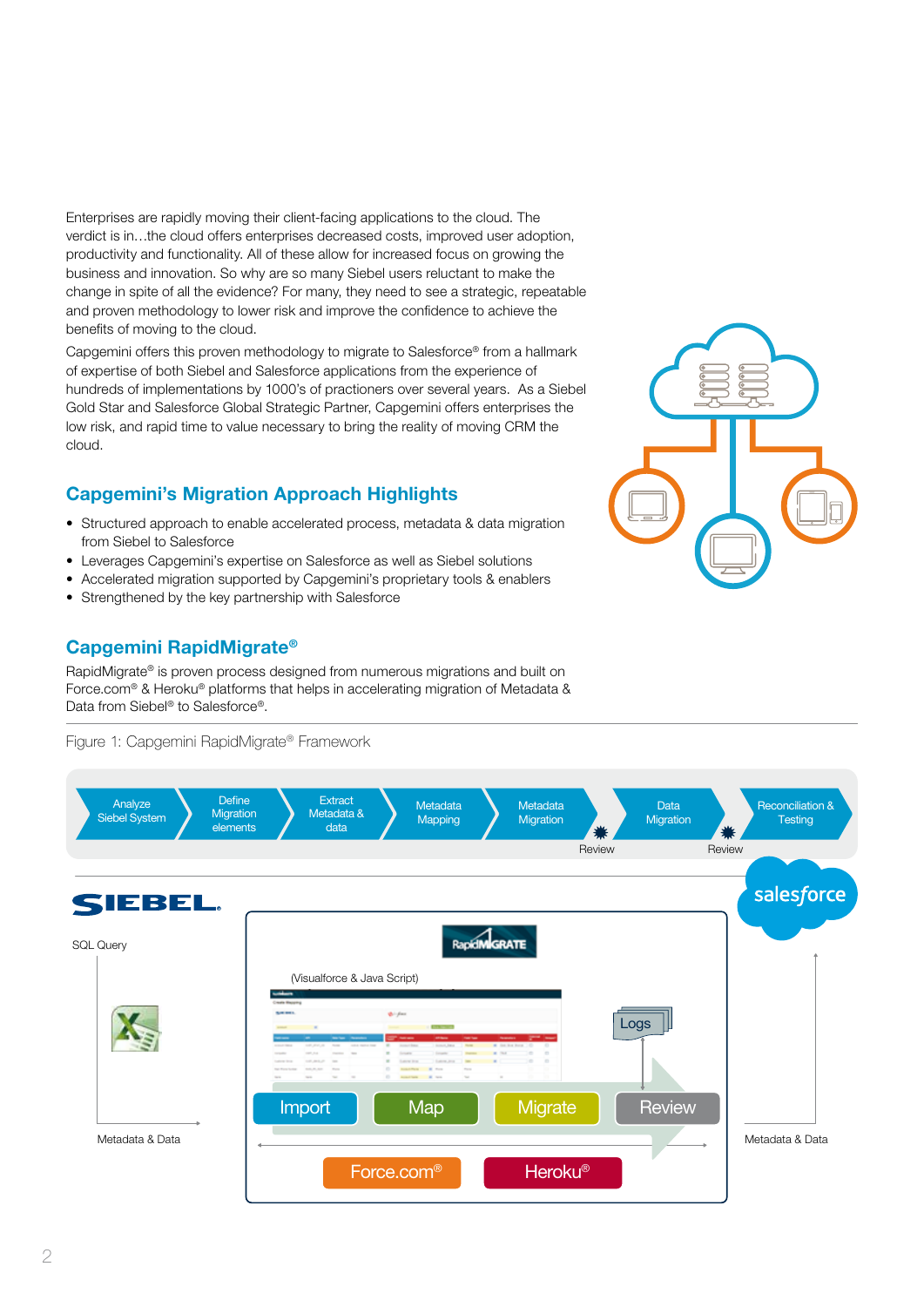

Based on a proprietary methodology clients benefit from a 3-stage, iterative (trial, release, live) approach to insure data is cleansed, tested and verified before it goes live in a Salesforce production environment. By utilizing test and sandbox environments, the RapidMigrate methodology assures clients the migration occurs with minimal disruption to the business.

With the experience of hundreds of migrations Capgemini has developed key success factors to insure clients a predictable, high yielding migration to Salesforce®:

- Adopt rather than adapt: avoid 1-to-1 migration that would recreate the Siebel complexity
- A preference for integrated solutions to heavy custom development
- Don't implement "like for like" user interface but keep it standard with slight process modifications
- Build on a standard platform for the future without excluding new capabilities and enhancements
- Engage end users and manage change early on for successful user adoption
- Run a pilot and manage data quality
- Establish a strong governance model during and after Go Live

Capgemini's combined breadth of Siebel & Salesforce domain expertise is a key accelerator in performing the key functional gap analysis. This expertise enables Capgemini to understand the Siebel data model & business model and conduct the requisite process & data transformation to migrate seamlessly to Salesforce. Further, the Capgemini training methodology involves usage of the Salesforce features to create multiple 'production-copy' sandboxes to insure reliable testing of new and migrated functionality to accelerate the journey to Cloud CRM.

#### Why Capgemini CRM Modernization Services

- Proven expertise in multiple industry sectors and experience of 2000+ Siebel and Salesforce certified resources globally
- Proven methodology processes featuring RapdiMigrate provides for quick mapping of Siebel to Salesforce metadata
- Rapid Design & Visualization framework featuring User Centered Design methods and Visualforce for Change & Enhance Management
- Utilization of Salesforce Accelerators to speed delivery, lower costs and reduce risk of the migration
- Additional focus on organizational change management that provides training based on role-specific performance needs
- Market leader and a Cloud visionary to enterprises, enabling two-thirds of Fortune 500 companies with their Cloud services requirements.